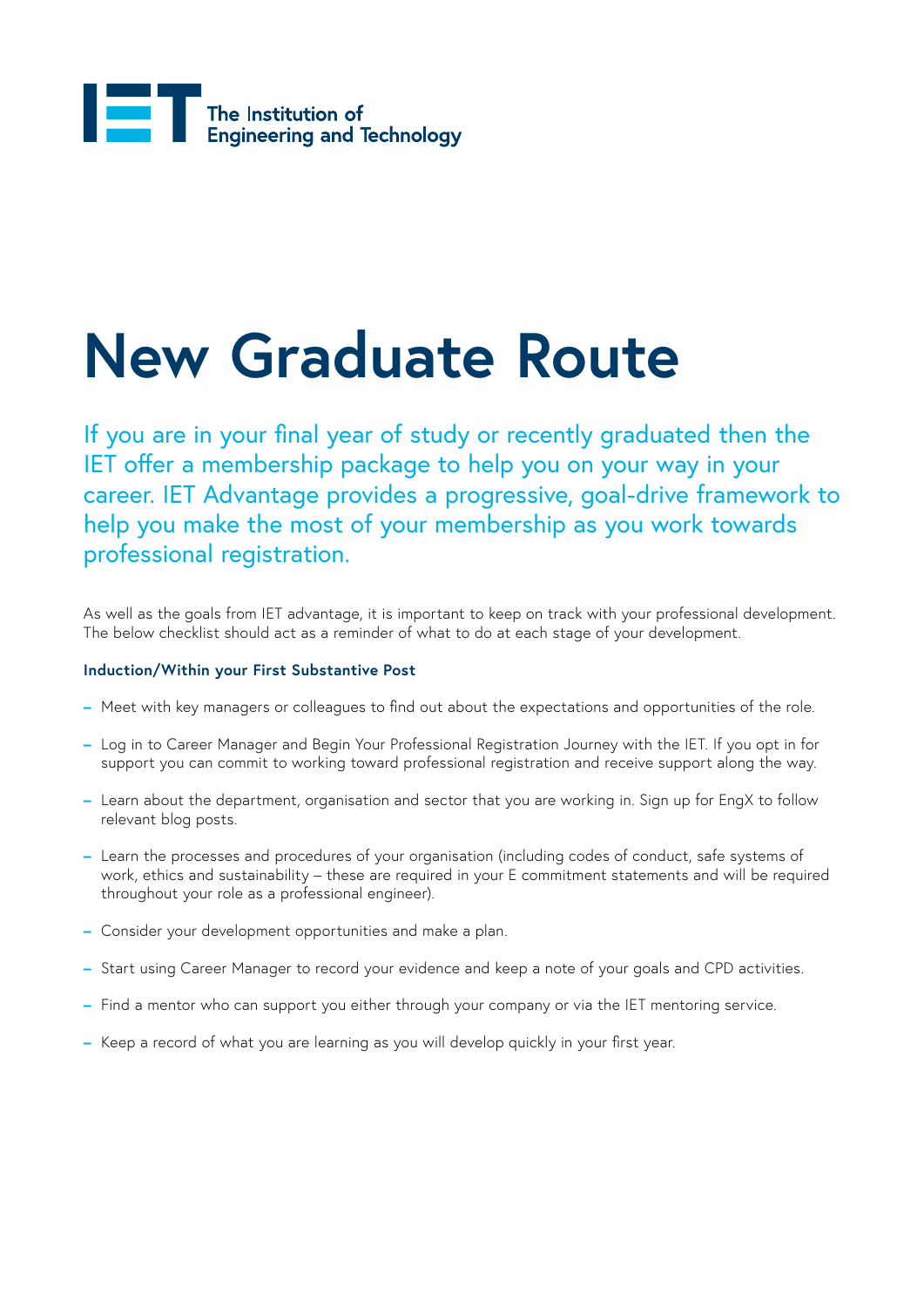# The Institution of<br>Engineering and Technology

### **First and Second Year of Development**

- **–** Develop an understanding of UK-SPEC and consider how your experiences may meet the competence requirements.
- **–** Meet regularly with your mentor or line manager to set goals, track your progress and discuss your development.
- **–** Update your Career Manager as you develop competence evidence and as you move into trainee and supervised practitioner levels. You will mainly be developing your A and B competences at this stage so don't worry if you do not develop in all areas.
- **–** Plan the next stages of your development by setting new goals in Career Manager make a note of the competences these link to and update your evidence as these goals are completed.
- **–** Register for a competence development workshop to find out more about IET Career Manager and plan for your development or consider if there are any additional learning resources that you may want to use to maximise your knowledge development.

#### **Third and Fourth Year of Development**

- **–** Consider your wider career plan and what you want to do. If you are considering a move into a management role then ensure that you still have sufficient engineering tasks to maintain your engineering knowledge (particularly the depth required for A and B competence areas) and ensure you are regularly reviewing your CPD.
- **–** Continue meeting with your mentor or line manager to discuss your development– now you are working autonomously your meetings may become less frequent but you should continue to meet at least once a quarter.
- **–** Take opportunities to develop management skills, increase awareness of budgets and begin to consider how you can not only work in a team but show leadership such as supporting the development of colleagues or acting as a mentor to newer team members or acting as a subject matter expert or technical authority. You may also be working at a level where you are managing risk or starting to take accountability for this risk. This will help you develop your C competences.
- **–** Undertake regular development activities to deepen and broaden your existing knowledge and take into account your increased responsibilities.
- **–** Archive a copy of your competence assessment containing older evidence from your initial years of development in Career Manager and replace it with newer evidence of competence. You will likely working as a supervised practitioner in most areas and beginning to move into a practitioner role in the areas that you have more experience. You may also wish to start a reflective task by recording your first few years in your career history and focussing on what you learned in these roles.
- **–** If you are identifying that you are almost ready to apply then this may also be the time to consider IEng or CEng. It may be that you are ready to apply for professional registration, and that you may find a category to suit your needs now.